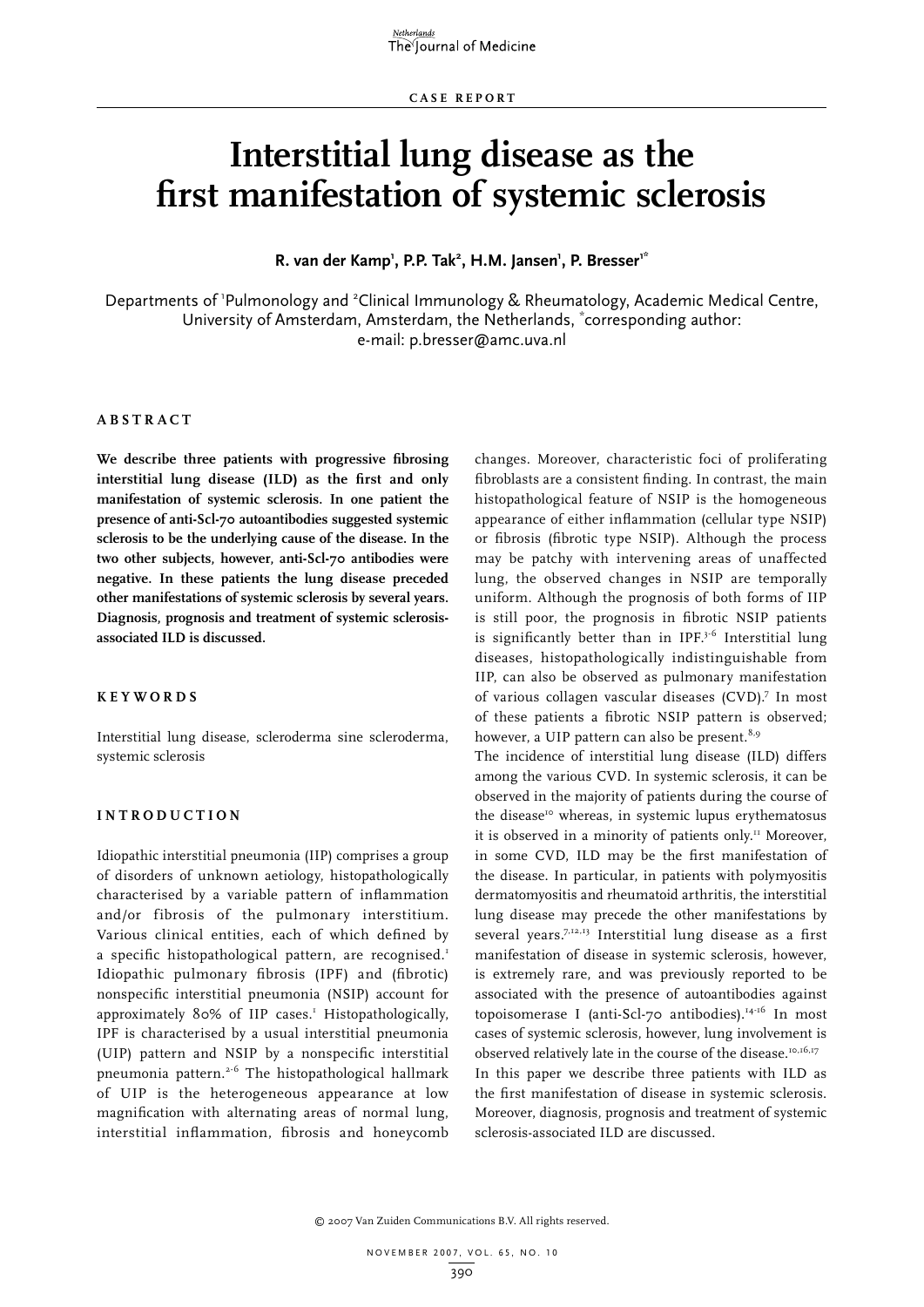# The Journal of Medicine

#### **C a s e r ep o r t s**

### **Case 1**

A 59-year-old man was admitted to our hospital in 1999 because of sudden onset chest pain and high fever. He also suffered from progressive dyspnoea on exertion that had started two months prior to admission. He was a nonsmoker and he had no previous history of documented lung disease. On physical examination, Velcro-like crackles were heard at both lung bases; he showed no signs of heart failure. Physical examination was otherwise unremarkable.

Laboratory tests revealed an erythrocyte sedimentation rate of 70 mm within the first hour; antinuclear factor (ANF) was positive, while anti-DNA antibodies were absent.

Chest X-ray revealed signs of increased interstitial attenuation. Contrast-enhanced computed tomography (CT) revealed a pulmonary embolism in the left upper lobe. High resolution (HR) CT confirmed the presence of a bilateral interstitial lung disease with ground glass attenuation. He was treated with intravenous heparin and broad-spectrum antibiotics. Sputum and blood cultures remained negative. By serology, viral and atypical infections were excluded. HIV infection was also ruled out.

At that stage, anti-Scl-70 antibodies turned out to be positive. So, a diagnosis of a fibrosing ILD (probably NSIP) of unknown origin was made; in view of the anti-Scl-70 antibodies, however, the most likely diagnosis was systemic sclerosis sine scleroderma. He was treated with corticosteroids (prednisone  $I mg/kg$ ), whereupon his clinical condition gradually improved. After discharge, during follow-up at the outpatient clinic over the next three months, his hands became diffusely swollen and the skin thickened. He developed Raynaud's phenomenon, started to complain about difficulties in swallowing food and showed signs of sclerodactyly. On the chest X-ray, the ILD was progressive. Taken together, the diagnosis of limited scleroderma was made with ILD as its first manifestation. Because of progression of the ILD, he was additionally treated with azathioprine and has been stable since.

## **Case 2**

In 1998 the second patient, a female from Afghanistan aged 32 years, was referred to our hospital for further evaluation of a gradually progressive ILD. Her clinical history started in 1996. A chest X-ray, which was performed because of nonspecific, short-lasting right-sided knee pain, revealed diffuse interstitial abnormalities in both lungs. The patient was an active smoker but did not have any pulmonary symptoms. During the wintertime, however, she had complaints suggestive of Raynaud's phenomenon.

Already in 1996, HR-CT revealed a fibrosing ILD with reticular abnormalities with traction bronchiectasis and ground glass attenuation with a lower lobe predominance (*figures 1* and *2*). During follow-up, progression of disease

**Figure 1.** *High-resolution computer tomography at the carina level in case 2*



**Aspecific parenchymal destruction in the right mid zone. Fine reticular opacities with a subpleural localisation and subtle ground glass attenuation of the lung parenchyma at the left side.**

**Figure 2.** *High-resolution computer tomography at the lung base in case 2*



**Marked reticular abnormalities with traction bronchiectasis and diffuse ground glass attenuation.**

was documented, and she started to suffer from shortness of breath. Pulmonary function tests showed decreased lung volumes and a decreased carbon monoxide diffusion capacity. A video-assisted thoracoscopic lung biopsy was performed. The biopsies showed a UIP pattern, so the clinical diagnosis of IPF was made. Infection, including tuberculosis, was ruled out. At that time, besides the possible Raynaud's phenomenon, there were no clinical signs of any systemic disease. She was treated with high-dose intravenous methylprednisolone. Her symptoms decreased and both radiologically, as well as functionally, a significant improvement was observed. She was subsequently treated with a maintenance dose of 10 to 20 mg of prednisone daily and was stable over the next four years. Because of the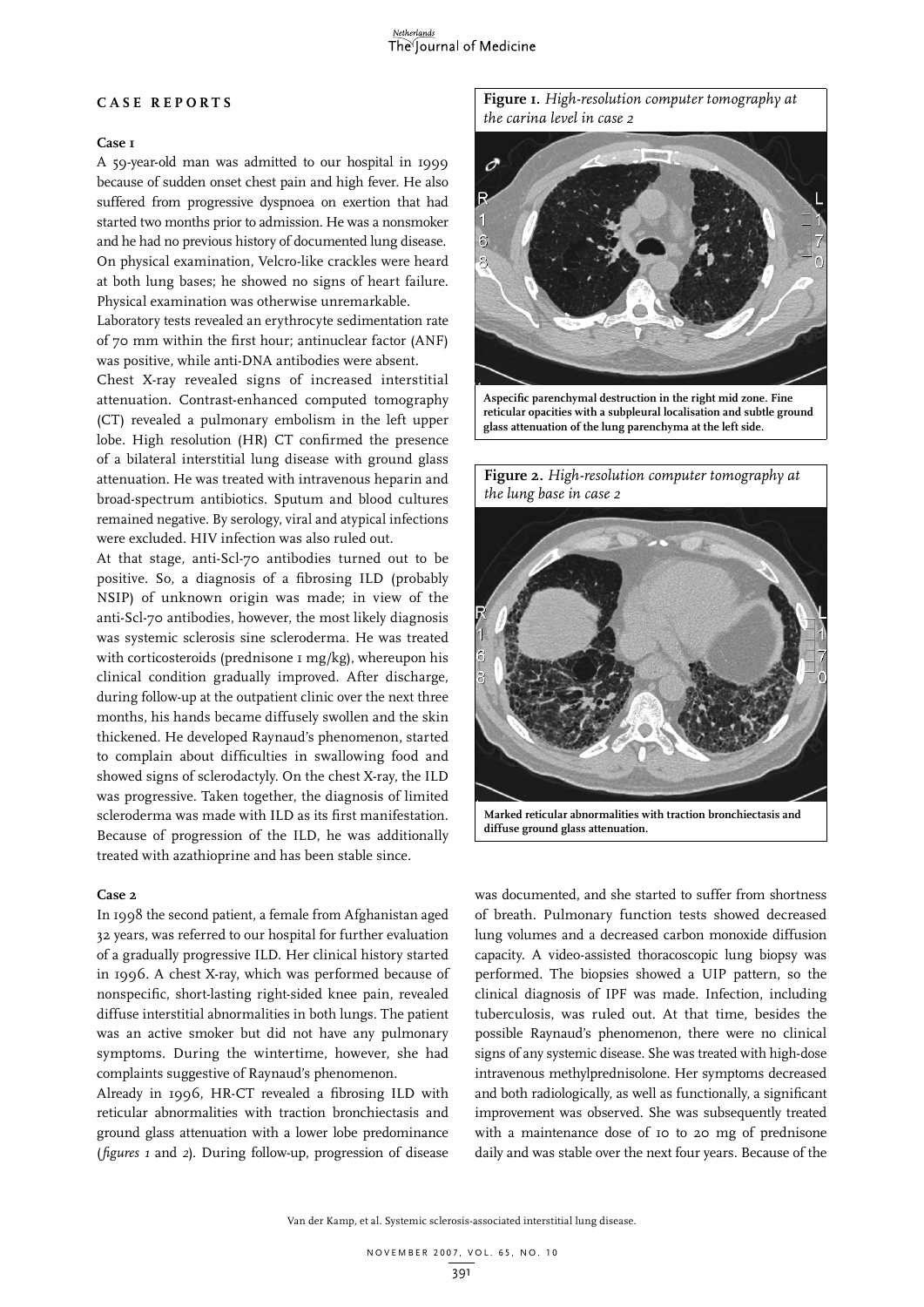Raynaud's phenomenon and her young age, we were aware of the fact that a CVD might be the underlying cause of the ILD. Rheumatoid factor was positive (20 kU/l), however, antinuclear antibodies (ANA), anti-Scl-70 and anticentromere antibodies (ACA) were repeatedly negative. In 2003, almost five years after the initial presentation, more clinical signs of systemic sclerosis appeared. Her skin thickened, she developed telangiectasias and she started to complain about stiffness of her hands, which became diffusely swollen. She developed sclerodactylia and passage problems of the oesophagus. After being stable for several years, also the pulmonary symptoms increased, and both lung function tests as well as HR-CT scanning showed progression of disease. She was treated with intermittent intravenous cyclophosphamide, and has been clinically stable since. Upon treatment with cyclophosphamide the swelling of her hands disappeared. In 2005, nine years after the initial presentation, anti-Scl-70 antibodies were detected for the first time.

#### **Case 3**

The third patient, a 35-year-old female from Morocco, was referred to our hospital in 1998, with coughing and shortness of breath, which she had been suffering from for the last four years. On physical examination, Velcro-like crackles were heard over both lung bases. Chest X-ray revealed interstitial abnormalities as well as bronchiectases. HR-CT showed massive destruction of the lung architecture with signs of fibrosis (honeycombing), traction bronchiectasis and superposed diffuse ground glass attenuation. Repeated sputum cultures demonstrated colonisation with *Pseudomonas aeruginosa*. Lung function tests showed a severely decreased vital capacity (25% of the predicted value) and a severely decreased carbon monoxide diffusion capacity (16% of the predicted value). Additional examination, including bronchoscopy with transbronchial biopsies and extensive autoimmune serology (including ANA, extractable nuclear antigen (ENA) and rheumatoid factor), failed to clarify the diagnosis. Tuberculin skin testing was negative, and additional sputum cultures ruled out active tuberculosis.

At that stage, it was concluded that she was suffering from a nonclassifiable fibrotic ILD with severe restriction and hypoxaemia. In view of the fact that the patient deteriorated during admission, she was treated with high-dose prednisone (60 mg daily), after which her clinical condition improved, and she could be dismissed from the hospital.

Two years after the initial presentation, the patient developed signs of sclerodactylia and telangiectasias. Serology was still negative for (anti-Scl-70 or anticentromere) autoantibodies. She was clinically diagnosed as suffering from limited scleroderma, with a fibrosing ILD as its first manifestation. She was turned down for lung transplantation. Ultimately, she died due to recurrent infections with multiresistant *P. aeruginosa.*

#### **D i s cu ssio n**

In this report we describe three patients with systemic sclerosis presenting with a progressive fibrosing interstitial lung disease as the first and only manifestation of disease. In the first patient the presence of anti-Scl-70 autoantibodies suggested systemic sclerosis to be the underlying cause of disease. In the two other subjects, however, anti-Scl-70 antibodies were negative. In these two patients the lung disease preceded other manifestations of systemic sclerosis by several years.

During the course of systemic sclerosis, pulmonary involvement can be observed in most patients. In fact, based upon autopsy studies, ILD can be demonstrated in virtually all patients, and it is observed in both limited and diffuse systemic sclerosis.9,10,18-20 Moreover, pulmonary disease is the leading cause of death in patients with systemic sclerosis.<sup>19-22</sup> Early recognition of ILD is mandatory since symptoms will occur relatively late in the course of the disease. At that stage the patients may suffer from already severely impaired lung function due to irreversible interstitial fibrosis.

Establishing the diagnosis of ILD in patients with documented systemic sclerosis depends on several diagnostic tests. HR-CT is a widely accepted diagnostic tool to detect interstitial lung disease, and has been proven to be highly superior to the chest X-ray.<sup>17,23,24</sup> Lung function tests, in particular the diffusion capacity for carbon monoxide, are simple and sensitive tests that may suggest the presence of pulmonary involvement. These tests can be performed routinely during the follow-up of patients.<sup>25-27</sup> In addition, these tests can be used to monitor the effect of medical intervention. However, although a normal pulmonary function practically rules out the presence of ILD, an abnormal lung function has relatively low specificity since multiple factors can be involved in systemic sclerosis.

In a patient presenting with ILD, the presence of Raynaud's phenomenon<sup>28</sup> or positive autoantibodies, such as anti-Scl-70, anti-Jo-1 or rheumatoid factor (RF), may suggest a CVD to be the underlying cause of disease. However, the sensitivity of autoantibodies is low. Only 20 to 30% of patients with systemic sclerosis have anti-Scl-70 antibodies,<sup>10</sup> and even in proven systemic sclerosis with ILD, anti-Scl-70 is absent in ~50% of cases. ACA are reported to be present in 20 to 60% of patients with systemic sclerosis.<sup>29</sup> The presence of ACA in these patients is associated with a reduced frequency of ILD.<sup>30</sup> These patients, however, have an increased risk of developing pulmonary arterial hypertension.<sup>10,31</sup> On the other hand, in IIP a positive ANF or RF is present in 10 to 20% of cases without any evidence for a CVD during many years of follow-up.

Histopathologically, two patterns of ILD can be observed in systemic sclerosis. UIP is observed in ~20%, and NSIP in ~80% of patients. $8,9,18$  In contrast to idiopathic UIP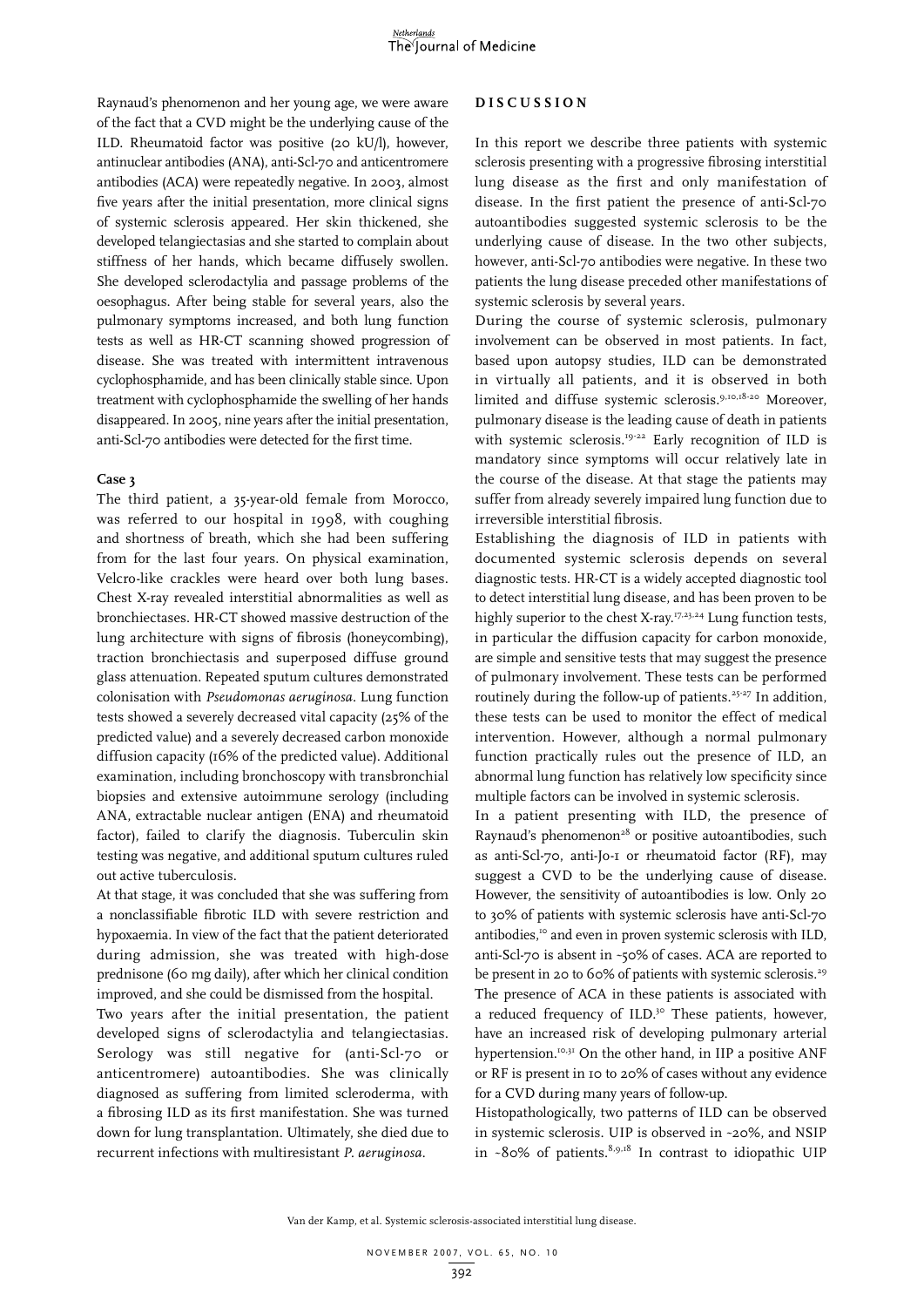and NSIP, prognosis of systemic sclerosis-associated UIP and NSIP is similar.<sup>8</sup> Moreover, survival in patients with systemic sclerosis-associated ILD is significantly better than in idiopathic UIP and NSIP.<sup>18,32</sup>

A number of drugs have been used for the treatment of systemic sclerosis-associated ILD, but none have proven effective.33 Based upon several retrospective studies only cyclophosphamide appeared promising,<sup>10,34-38</sup> and was therefore adopted by most physicians, with or without low-dose prednisone, as the therapy of choice to slow down the rate of decline in these patients. The role of corticosteroids is still under debate; however, high-dose corticosteroids, as used in our patients according to idiopathic ILD treatment guidelines, have been reported to be associated with an increased risk for scleroderma renal crisis, and should not be used in these patients.<sup>39</sup> Recently, two randomised, placebocontrolled trials with cyclophosphamide were published.<sup>40,41</sup> One year of oral cyclophosphamide in systemic sclerosisassociated ILD was shown to have a significant but modest beneficial benefit on lung function, and health-related quality of life.<sup>40</sup> In the second study, 54 patients were randomised to receive low-dose prednisone and six-monthly infusions of cyclophosphamide followed by oral azathioprine or placebo. Although, probably due to lack of power, this trial failed to show a significant difference between treatment and placebo, there was a trend (p=0.08) toward statistical significance between the groups in one primary endpoint, i.e. forced vital capacity.<sup>41</sup>

#### **C o nc l u sio n**

ILD as the first and only presentation of systemic sclerosis is extremely rare. However, it should be considered in patients with positive ANA and/or Raynaud's phenomenon at presentation. In patients with systemic sclerosisassociated ILD, cyclophosphamide with or without low-dose prednisone should be considered to slow down the rate of decline and to preclude irreversible damage to the pulmonary parenchyma.

#### **Re f e r ence s**

- 1. ATS/ERS international multidisciplinary consensus classification of the idiopathic interstitial pneumonias. Am J Respir Crit Care Med 2002;165:277-304.
- 2. Dacic C, Yousem SA. Histologic classification of idiopathic chronic interstitial pneumonias. Am J Respir Cell Mol Biol 2003;29S:S5-10.
- 3. Bjoraker JA, Ryu JH, Edwin MK, et al. Prognostic significance of histopathologic subsets in idiopathic pulmonary fibrosis. Am J Respir Crit Care Med 1998;157:199-203.
- 4. Daniil ZD, Gilchrist FC, Nicholson AG, et al. A histologic pattern of nonspecific interstitial pneumonia is associated with a better prognosis than usual interstitial pneumonia in patients with cryptogenic fibrosing alveolitis. Am J Respir Crit Care Med 1999;160:899-905.
- 5. Travis WD, Matsui K, Moss J, Ferrans VJ. Idiopathic nonspecific interstitial pneumonia: prognostic significance of cellular and fibrosing patterns: survival comparison with usual interstitial pneumonia and desquamative interstitial pneumonia. Am J Surg Pathol 2000;24:19-33.
- 6. Nicholson AG, Colby TV, du Bois RM, Hansell DM, Wells AU. The prognostic significance of the histologic pattern of interstitial pneumonia in patients presenting with the clinical entity of cryptogenic fibrosing alveolitis. Am J Respir Crit Care Med 2000;162:2213-7.
- 7. Hunninghake GW, Fauci AS. Pulmonary involvement in the collagen vascular diseases. Am Rev Respir Dis 1979;119:471-503.
- 8. Bouros D, Wells AU, Nicholson AG, et al. Histopathologic subsets of fibrosing alveolitis in patients with systemic sclerosis and their relationship to outcome. Am J Respir Crit Care Med 2002;165:1581-6.
- 9. Fujita J, Yoshinouchi T, Ohtsuki Y, et al. Non-specific interstitial pneumonia as pulmonary involvement of systemic sclerosis. Ann Rheum Dis 2001;60:281-3.
- 10. Minai OA, Dweik RA, Arroliga AC. Manifestations of scleroderma pulmonary disease. Clin Chest Med 1998;19:713-31.
- 11. Murin S, Wiedemann HP, Matthay RA. Pulmonary manifestations of systemic lupus erythematosus. Clin Chest Med 1998;19:641-65.
- 12. Anaya JM, Diethelm L, Ortiz LA, et al. Pulmonary involvement in rheumatoid arthritis. Semin Arthritis Rheum 1995;24:242-54.
- 13. Horton MR. Rheumatoid arthritis associated interstitial lung disease. Crit Rev Comput Tomogr 2004;45:429-40.
- 14. Lomeo RM, Cornella RJ, Schabel SI, Silver RM. Progressive systemic sclerosis sine scleroderma presenting as pulmonary interstitial fibrosis. Am J Med 1989;87:525-7.
- 15. Isenberg DA, Black C. ABC of rheumatology: Raynaud's phenomenon, scleroderma and overlap syndromes. Br Med J 1995;310:795-8.
- 16. Morelli S, Barbieri C, Sgreccia A, et al. Relationship between cutaneous and pulmonary involvement in systemic sclerosis. J Rheum 1997;24:81-5.
- 17. Warrick JH, Bhalla M, Schabel SI, Silver RM. High resolution computed tomography in early scleroderma lung disease. J Rheumatol 1991;18:1520-8.
- 18. Papiris SA, Vlachoyiannopoulos PG, Maniati MA, et al. Idiopathic pulmonary fibrosis and pulmonary fibrosis in diffuse systemic sclerosis: two fibroses with different prognosis. Respiration 1997;64:81-5.
- 19. Silver RM, Miller KS. Lung involvement in systemic sclerosis. Rheum Dis Clin North Am 1990;16:199-216.
- 20. White B. Interstitial lung disease in scleroderma. Rheum Dis Clin North Am 2003;29;271-90.
- 21. Steen VD, Conte C, Owens GR, Medsger TA Jr. Severe restrictive lung disease in systemic sclerosis. Arthritis Rheum 1994;37:1283-9.
- 22. Lee P. Langevitz P, Alderdize CA, et al. Mortality in systemic sclerosis (scleroderma). Q J Med 1992;298:139-48.
- 23. Harrison NK, Myers AR, Corrin B, et al. Structural features of interstitial lung disease in systemic sclerosis. Am Rev Respir Dis 1991;144:706-13.
- 24. Schurawitzki H, Stiglbauer R, Graninger W, et al. Interstitial lung disease in progressive systemic sclerosis: High-resolution CT versus radiography. Radiology 1990;176:755-9.
- 25. Spagnolatti L, Zoia MC, Volpinin E, et al. Pulmonary function in patients with systemic sclerosis. Mon Arch Chest Dis 1997;52:4-8.
- 26. Greenwald GI, Tashkin DP, Gong H, et al. Longitudinal changes in lung function and respiratory symptoms in progressive systemic sclerosis. Am J Med 1987;83:83-92.
- 27. Peters-Golden M, Wise RA, Hochberg MC, et al. Carbon monoxide diffusion capacity as predictor of outcome in systemic sclerosis. Am J Med 1984;77:1027-34.
- 28. Luggen M, Belhorn L, Evans T, Fitzgerald O, Spencer-Green G. The evolution of Raynaud's phenomenon: a long-term prospective study. J Rheumatol 1995;22:2226-32.
- 29. Evans J. Antinuclear antibody testing in systemic autoimmune disease. Clin Chest Med 1998;19:613-25.

Van der Kamp, et al. Systemic sclerosis-associated interstitial lung disease.